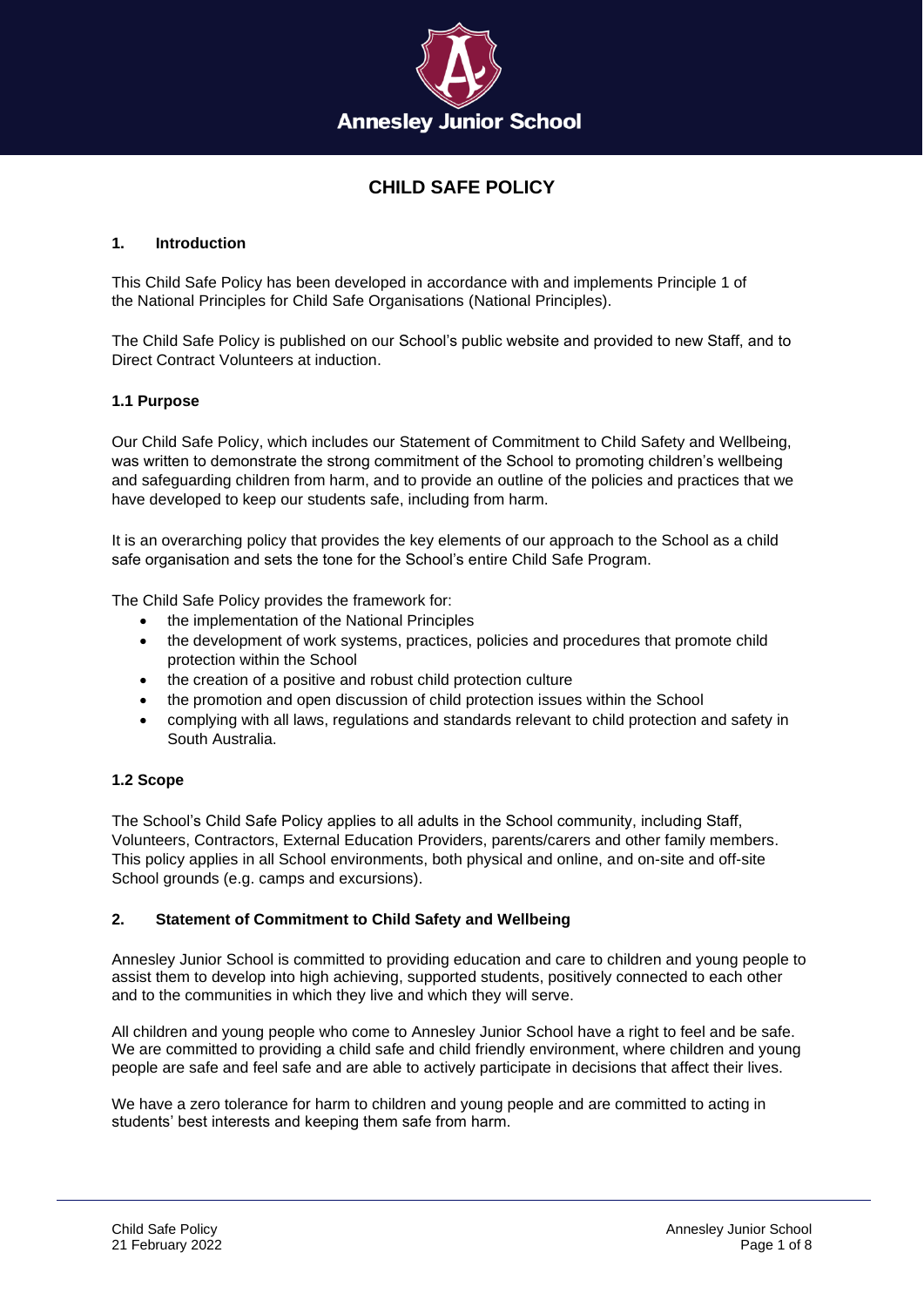

The School regards its child safe responsibilities with the utmost importance and as such, is committed to providing the necessary resources to ensure compliance with all relevant child protection laws and regulations and maintaining a child safe culture.

Each member of the School community has a responsibility to understand the important and specific role that they play individually and collectively to ensure that the wellbeing and safety of all students is at the forefront of all that they do and every decision that they make.

# **3. Child Safe Principles and Standards**

#### The National Principles for Child Safe Organisations

The National Principles were developed by the Australian Human Rights Commission in response to recommendations of the Royal Commission into Institutional Responses to Child Sexual Abuse. The National Principles are comprised of 10 Principles that were informed by, but go further than, the 10 Child Safe Standards recommended by the Royal Commission. They are:

## **Children and Young People's Rights to Safety, Information and Participation**

Annesley Junior School is a child safe and child-centred organisation. Our environment is friendly and welcoming to all children and young people.

We actively seek to include students in decisions that affect them. This includes decisions about organisational planning, delivery of services, management of facilities, and classroom learning and assessment environments.

We ensure that students know about their rights to safety, information and participation. We recognise the importance of friendships and support from peers. We actively seek to understand what makes students feel safe in our School and regularly communicate with students about what they can do if they feel unsafe.

## **Parents/Carers, Families and Community Involvement at the School**

The School recognises that parents and carers have the primary responsibility for the upbringing and development of their children. We ensure that they participate in decisions affecting their children.

We ensure that families and relevant communities (Aboriginal and Torres Strait Islander communities, culturally and linguistically diverse communities, other communities that make up our Staff and student cohort, and the local community in which our School operates) know about the School's operations and policies, including its Child Safe Policy and Child Safe Codes of Conduct, record keeping practices, risk management, and complaints and investigation processes.

We actively seek to include families and relevant communities in decisions about organisational planning, delivery of services, management of facilities, and classroom learning and assessment environments.

We build cultural safety at the School through partnerships with relevant communities.

## **Valuing Diversity in the School Community**

Our School values diversity and does not tolerate any discriminatory practices. To achieve this, we:

• support the cultural safety, participation and empowerment of Aboriginal and Torres Strait Islander students and their families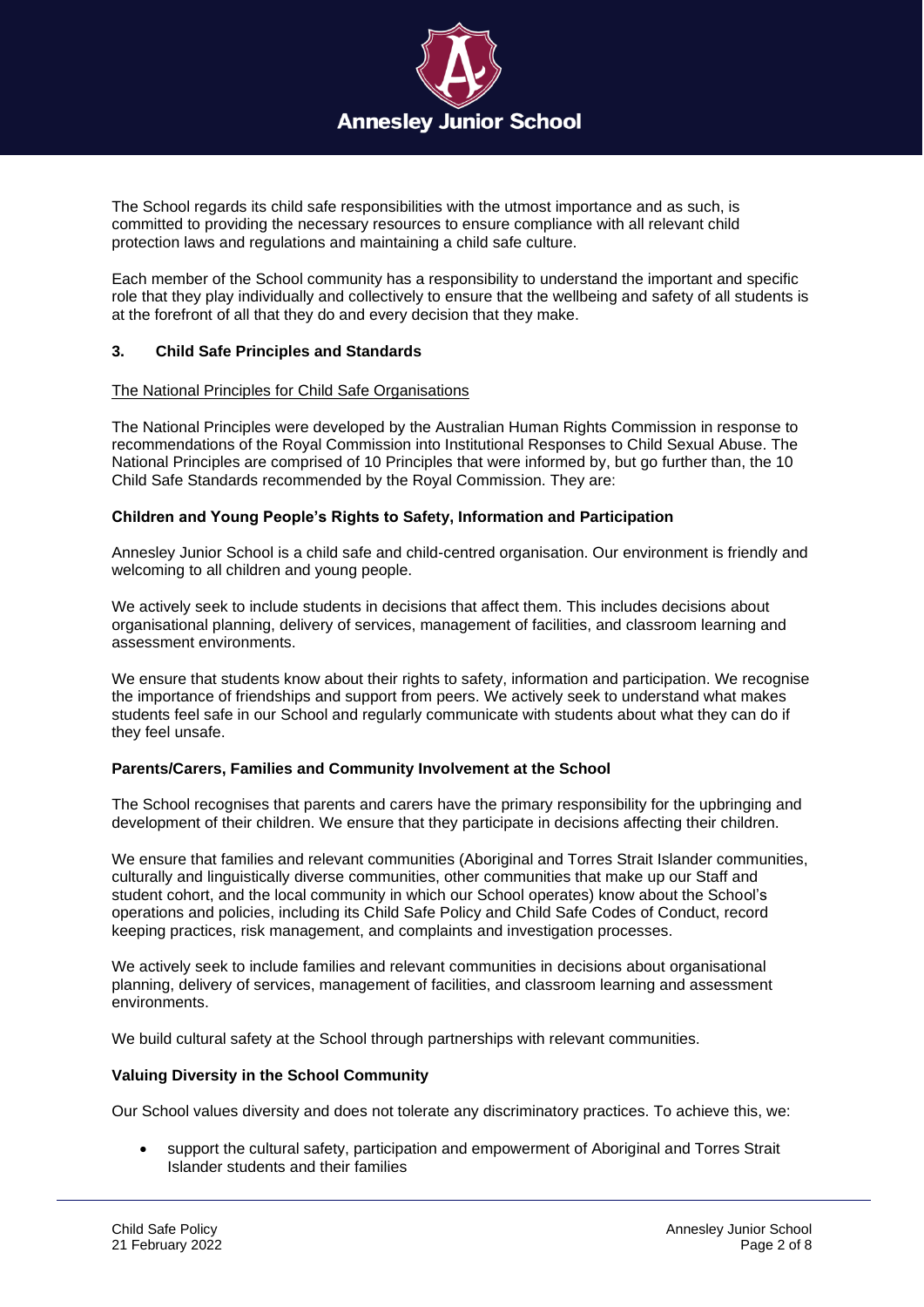

- support the cultural safety, participation, and empowerment of students from culturally and linguistically diverse backgrounds and their families
- support students with disability and their families and act to promote their participation
- support students and families of diverse sexuality and act to promote their participation
- seek to recruit a workforce that reflects a diversity of cultures, abilities and identities
- have a physical environment that actively celebrates diverse cultures and recognises cultural difference
- commit to ensuring that our facilities promote the inclusion of students of all abilities.

# **Our Child Safe Program**

Annesley Junior School is committed to the effective implementation of our Child Safe Program and ensuring that it is appropriately reviewed and updated. We adopt a risk management approach by identifying key risk indicators and assessing Child Safe risks based on a range of factors including the nature of our School's activities, physical and online environments and the characteristics of the student body.

Our Child Safe Program relates to all aspects of child safety and protecting students from harm, and establishes work systems, practices, policies and procedures to create and maintain a Child Safe environment and culture at the School. It includes:

- Child Safe Codes of Conduct
- clear information as to what constitutes harm and associated key indicators of different forms of harm
- procedures for reporting to external agencies, including Mandatory Notifications to DCP, and Reporting to Police, which make clear that all Staff, Volunteers and Contractors must, as their first priority, fulfill their legal obligations to report harm or risk of harm to a child externally
- clear procedures for reporting Child Safe incidents or concerns internally, and for responding to incidents or allegations of harm
- strategies to support, encourage and enable Staff, Volunteers, Contractors, parents/carers and students to understand, identify, discuss and report child safety matters
- procedures for recruiting and screening members of the Leadership Team, Staff, Volunteers and Contractors
- pastoral care strategies designed to empower students and keep them safe
- strategies to support and encourage the participation and inclusion of Aboriginal and Torres Strait Islander students, students from culturally and/or linguistically diverse backgrounds and students with disability
- child safe training
- information regarding the steps to take after a disclosure of harm to protect, support and assist students
- guidelines with respect to record keeping and confidentiality
- policies to ensure compliance with all relevant laws, regulations and standards (including the National Principles)
- a system for continuous review and improvement.

As a part of Annesley Junior School's induction process, all Staff, as well as Direct Contact Volunteers are required to complete induction in our child safe policies, practices and procedures. All Staff, as well as Direct Contact Volunteers also receive refresher and ongoing child safe training.

Staff, Direct Contact and Regular Volunteers, and Direct Contact and Regular Contractors are supported and supervised by the School's Child Protection Officers and Leadership Team to ensure that they are compliant with the School's approach to child safety.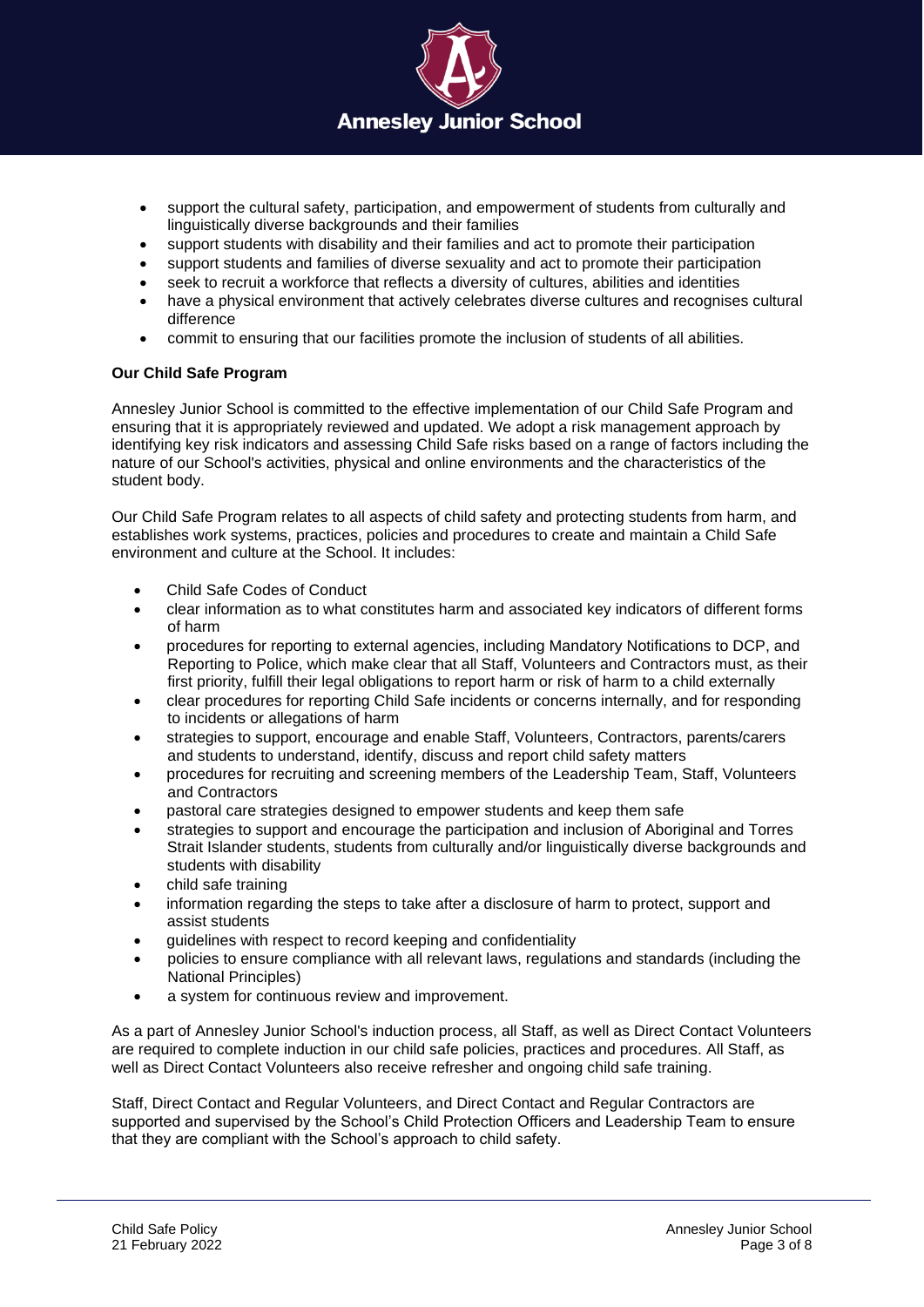

# **Reporting Child Safety Incidents or Concerns Externally and to the School**

Any person, including Staff, Volunteers, Contractors, parents/carers and students, can at any time report a reasonable suspicion about harm to a child or young person directly to the Department for Child Protection (DCP) using the Child Abuse Report Line (CARL) on 13 14 78 or [online:](https://www.childprotection.sa.gov.au/reporting-child-abuse/report-child-abuse-or-neglect) <https://www.childprotection.sa.gov.au/reporting-child-abuse/report-child-abuse-or-neglect>

CARL is open 24 hours a day, seven days a week.

If you need guidance on making a report, or have questions regarding child safety, contact one of the School's appointed Child Protection Officers.

Our Child Safe Program provides detailed procedures with respect to the reporting of child safety incidents and concerns to relevant external authorities.

It also contains detailed guidance for School Council members, Staff, Volunteers and Contractors on how to identify key indicators of different forms of harm to children and young people and how to report child safety incidents or concerns:

- to relevant external authorities, including DCP and the Police
- internally to one of our School's Child Protection Officers.

Students at the School are provided with information about and encouraged to use multiple pathways to raise child safety incidents or concerns about or at the School. These include the promotion of reporting any concerns a student may have to someone listed on their support network (early years curriculum), and in later primary years, students are provided with information on contacting CARL and/or by reporting internally to the School via informal and formal ways, an 'anonymous' way, and through external child advocacy or child safety organisations. SAPOL also attend on-site to discuss personal safety matters and cybersafety with students and address how to report concerns.

Parents/carers, family members and other community members who have child safety concerns or who suspect that a child or young person associated with the School may be subject to harm can contact CARL and/or:

- the School's Senior Child Safety Officer (the Principal), by phoning (08) 8422 2288 or emailing principal@annesley.sa.edu.au, or
- if the concern relates to the Principal, the Chair of Council [ChairofCouncil@annesley.sa.edu.au.](mailto:ChairofCouncil@annesley.sa.edu.au)

Any person can also contact the Senior Child Safety Officer or the Chair of Council at ChairofCouncil@annesley.sa.edu.au if they have concerns regarding the School's leadership in relation to child safety.

Communications will be treated confidentially on a 'need to know basis'.

Whenever there are concerns that a child is in immediate danger the Police should be called on 000.

## **Responsibilities for Child Safe at the School**

Child protection and safety is everyone's responsibility. All adults in the School community have a shared responsibility for contributing to the safety and protection of students. Specific responsibilities include:

The School's Child Protection Officers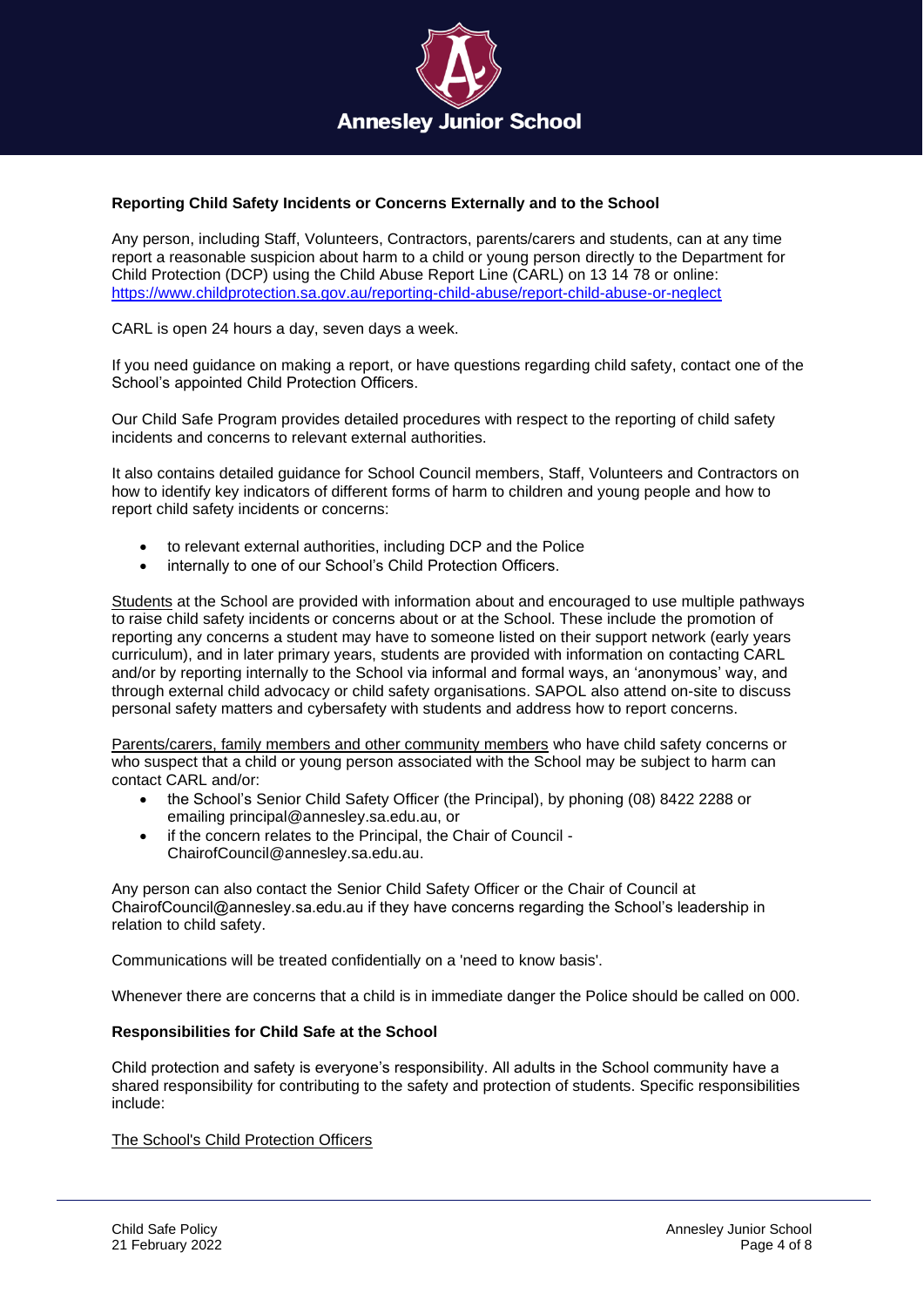

A number of senior staff members are nominated as the School's Child Protection Officers. Our Child Protection Officers receive specialised training with respect to child safety and protection issues. They are a point of contact for raising child safety concerns within the School. They are also responsible for championing child protection and safety within the School and assisting in coordinating responses to child safety incidents.

Our Child Protection Officers are:

- The Principal (appointed Senior Child Safety Officer)
- Deputy Principal and Head of Early Years
- Head of Primary Years
- Chaplain & Counsellor

Contact can be made via email: [principal@annesley.sa.edu.au](mailto:principal@annesley.sa.edu.au) or by telephone on (08) 8422 2288

The Senior Child Safety Officer has additional child safe responsibilities, such as being the School's contact person for Child Safe concerns or queries by parents/carers and other members of the wider community and coordinating the School's response to Child Safe incidents in consultation with the Leadership Team and the School Council.

## The School Council

The School Council is responsible for approving our Child Safe Program and ensuring the School has appropriate resources to effectively implement the National Principles and our Child Safe Program.

#### The Principal

The Principal is responsible, and will be accountable for, the operational management of the School, and the Child Safe Program. The Principal is responsible for taking all practical measures to ensure that this Child Safe Policy and the School's Child Safe Program is implemented effectively and that a strong and sustainable child safe culture is maintained within the School.

## The School Leadership Team

Each member of the School Leadership Team is required to ensure that appropriate resources are made available in their area of operations to allow the School's Child Safe Program to be effectively implemented within the School, and to support the Principal in the practical application of the School's child safe strategies, policies, procedures and work systems.

#### Staff Members

All Staff are required to comply with our Child Safe Policy and Child Safe Codes of Conduct, be familiar with our Child Safe Program and understand their legal obligations with respect to the reporting of harm and risk of harm to children and young people and Working with Children Checks.

Each current and new staff member is required to sign a written statement indicating that they have read and acknowledged the School's Child Safe Policy and Child Safe Codes of Conduct.

It is each individual's responsibility to be aware of key indicators of harm, risk of harm, and abuse, to be observant, to meet their legal obligations to report harm and risk of harm to DCP and the Police and to raise all Child Safe incidents and concerns with one of the School's Child Protection Officers.

#### Volunteers

All Volunteers at the School are responsible for contributing to the safety and protection of students in the School environment.

All Direct and Regular Volunteers are required to comply with our Child Safe Policy and Child Safe Codes of Conduct and are required to understand their legal obligations with respect to the reporting of harm and risk of harm to children and young people.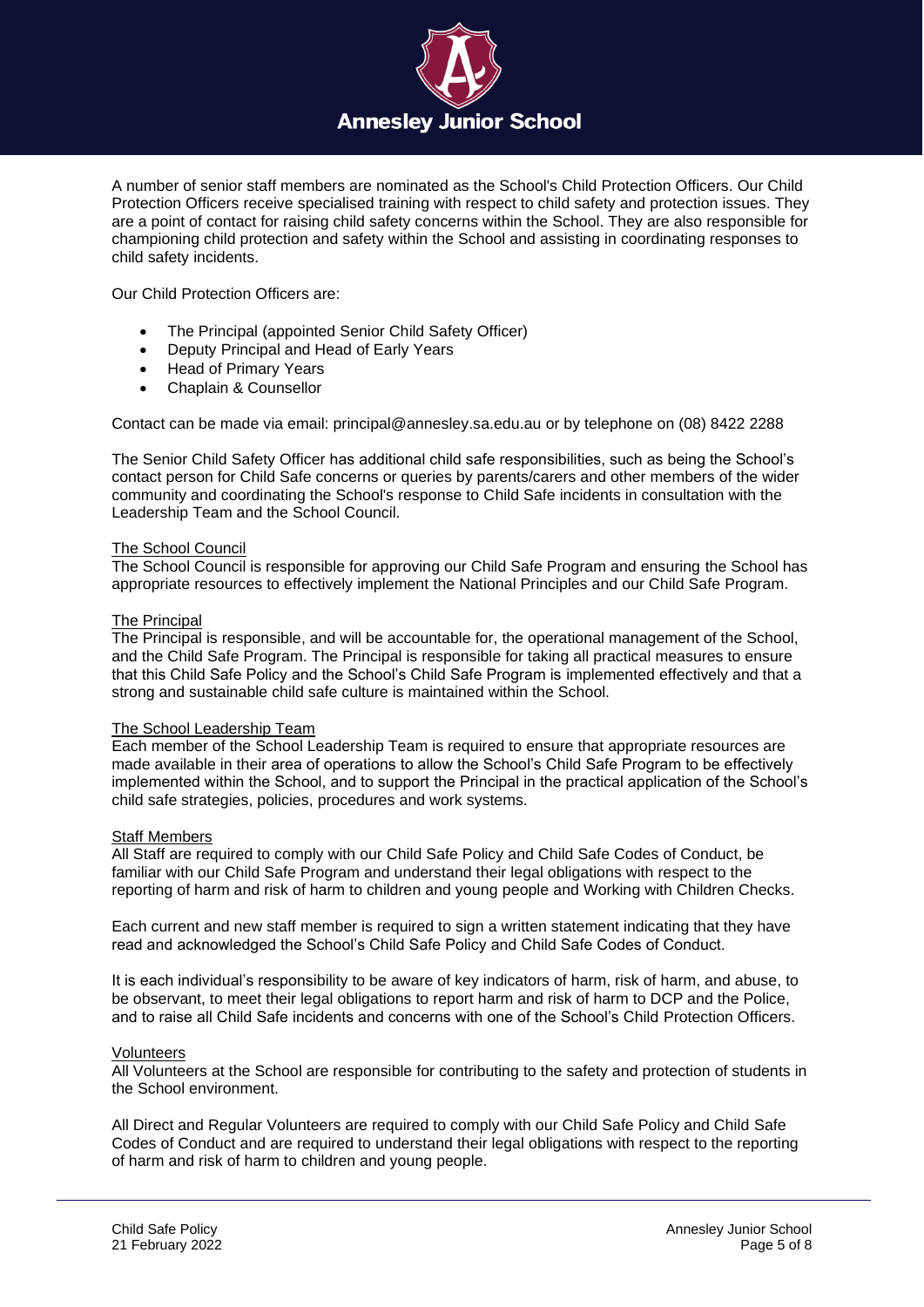

It is each individual's responsibility to be aware of key indicators of harm and risk of harm to children and young people, to be observant, to meet their legal obligations to report harm and risk of harm to DCP and the Police, and to raise all Child Safe concerns with one of the School's Child Protection Officers.

## **Contractors**

All Contractors engaged by the School are responsible for contributing to the safety and protection of students in the School environment.

All Contractors engaged by the School are required to comply with our Child Safe Policy and Child Safe Codes of Conduct. Direct Contact and Regular Contractors are required to understand their legal obligations with respect to the reporting of harm and risk of harm to children and young people. The School may include this requirement in the written agreement between it and the Contractor.

Direct Contact and Regular Contractors include, for example, maintenance and building personnel, consultants, casual teachers, tutors, sports coaches and School cleaners. This also includes music teachers and other extra-curricular teachers and instructors who are engaged by students and their families directly, rather than the School.

## External Education Providers

An External Education Provider is any organisation that the School has arranged to deliver a specified course of study that is part of the curriculum, to a student or students enrolled at the School. The delivery of such a course may take place on School premises or elsewhere.

All External Education Providers engaged by the School are responsible for contributing to the safety and protection of students in all School environments. They must have lodged a child safe environments statement to the Department of Human Services prior to being engaged by the School.

All External Education Providers engaged by the School are required by the School to comply with our Child Safe Policy and Child Safe Codes of Conduct.

The School may include these requirements in the written agreement between it and the External Education Provider.

## **Child Safe Human Resources Management**

Annesley Junior School applies best practice standards in the recruitment and screening of Staff, Volunteers and Contractors. Our recruitment procedures ensure that all reasonable steps are taken to engage the most suitable and appropriate people to work with children and young people. All Staff, Direct Contact Volunteers and Direct Contact Contractors are required to maintain a valid Working with Children Check.

The School ensures that the Leadership Team, Staff and Direct Contact Volunteers undergo child safe induction, and ongoing education and training as part of our commitment to safeguarding children and young people from harm.

Staff, Direct Contact Volunteers and Direct Contact Contractors are provided with regular supervision and performance monitoring by their manager/a senior member of Staff.

The School ensures that professional development programs for Staff include child safe education and training programs.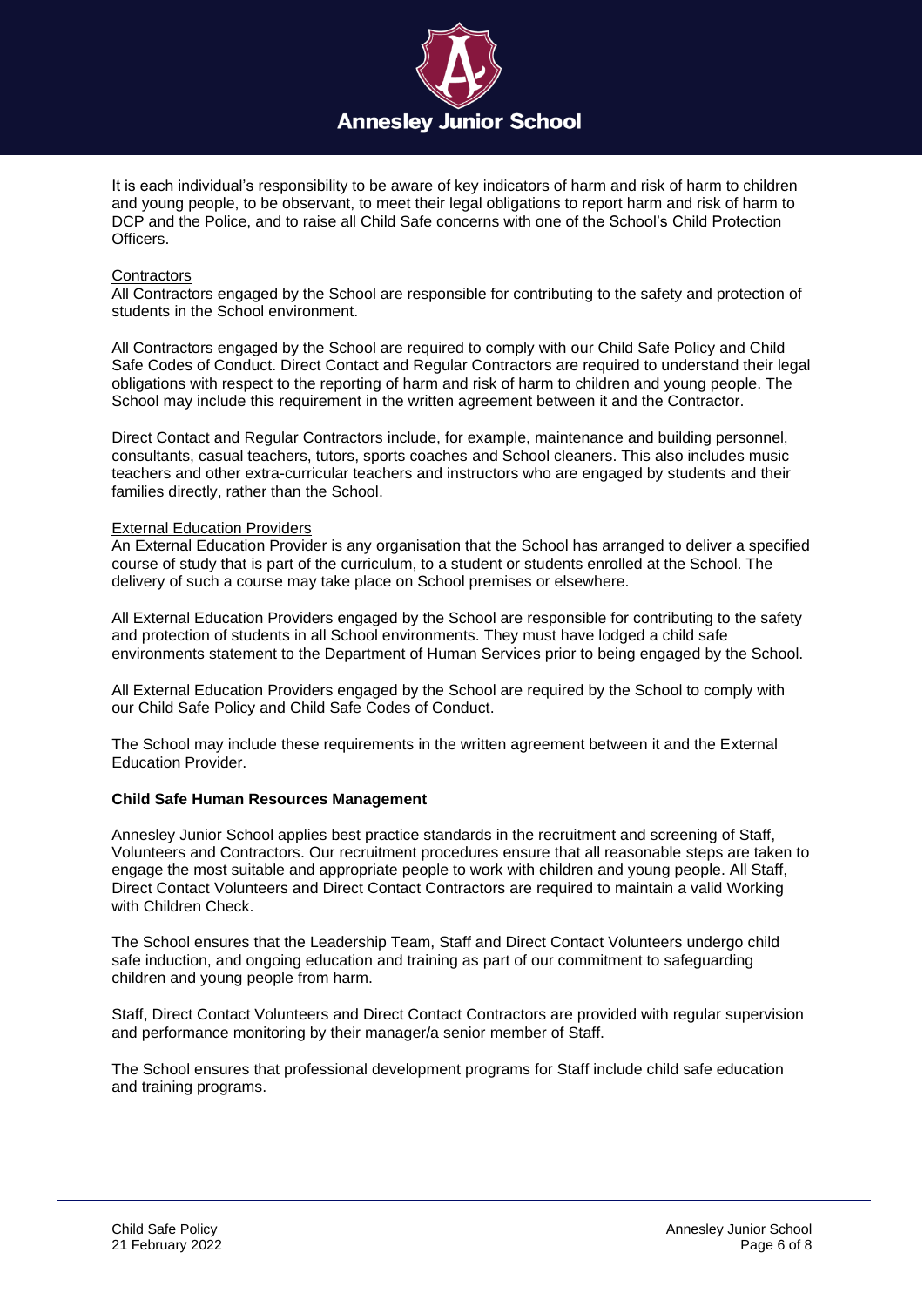

## **Child Safe Risk Management**

The School recognises the importance of a risk management approach to minimising the potential for harm to children and young people to occur and we use this information to inform our policies, procedures and activity planning.

The School has developed a comprehensive Risk Management Program to assist in the identification, assessment and management of child safety risks in all School environments.

# **Record Keeping**

The School has a [Child Safe Record Keeping](https://annesley.complispaceprimary.com.au/module/411/page/9b9b40ec-28fa-4a52-aedb-0b36c6b2fd9b.md) policy and is committed to best practice record keeping.

In accordance with our policy, and as required by our Procedures for Responding to and Reporting Child Safety Incidents or Concerns, all internal and external reports of child safety incidents and concerns, as well as any other responses by the School are recorded using the Record of Allegation and Record of Meeting forms available via the staff portal.

When keeping records of Child Safe incidents or concerns, the School maintains confidentiality and privacy for students and families in accordance with federal privacy legislation.

# **Program Review**

Annesley Junior School is committed to the continuous improvement of our Child Safe Program. The Program as a whole is regularly reviewed for overall effectiveness and to ensure compliance with all child protection related laws, regulations and standards.

When undertaking these reviews, the School actively seeks, actions, and incorporates feedback from students, families, the wider School community, Staff, Volunteers and Contractors, and will communicate any adjustments or amendments widely throughout the School community.

# **Non-Compliance with Our Child Safe Policy**

Annesley Junior School enforces this Child Safe Policy and our Child Safe Codes of Conduct. In the event of any non-compliance, we will instigate a review that may result in a range of measures including (depending on the severity of the breach):

- remedial education
- counselling
- increased supervision
- the restriction of duties
- suspension
- in the case of serious breaches, termination of employment, contract or engagement.

## **Policy Review**

This Child Safe Policy was approved by the School Council on 16 February 2022.

The Policy is reviewed annually, in light of experience, the effectiveness or procedures and the publication of relevant research.